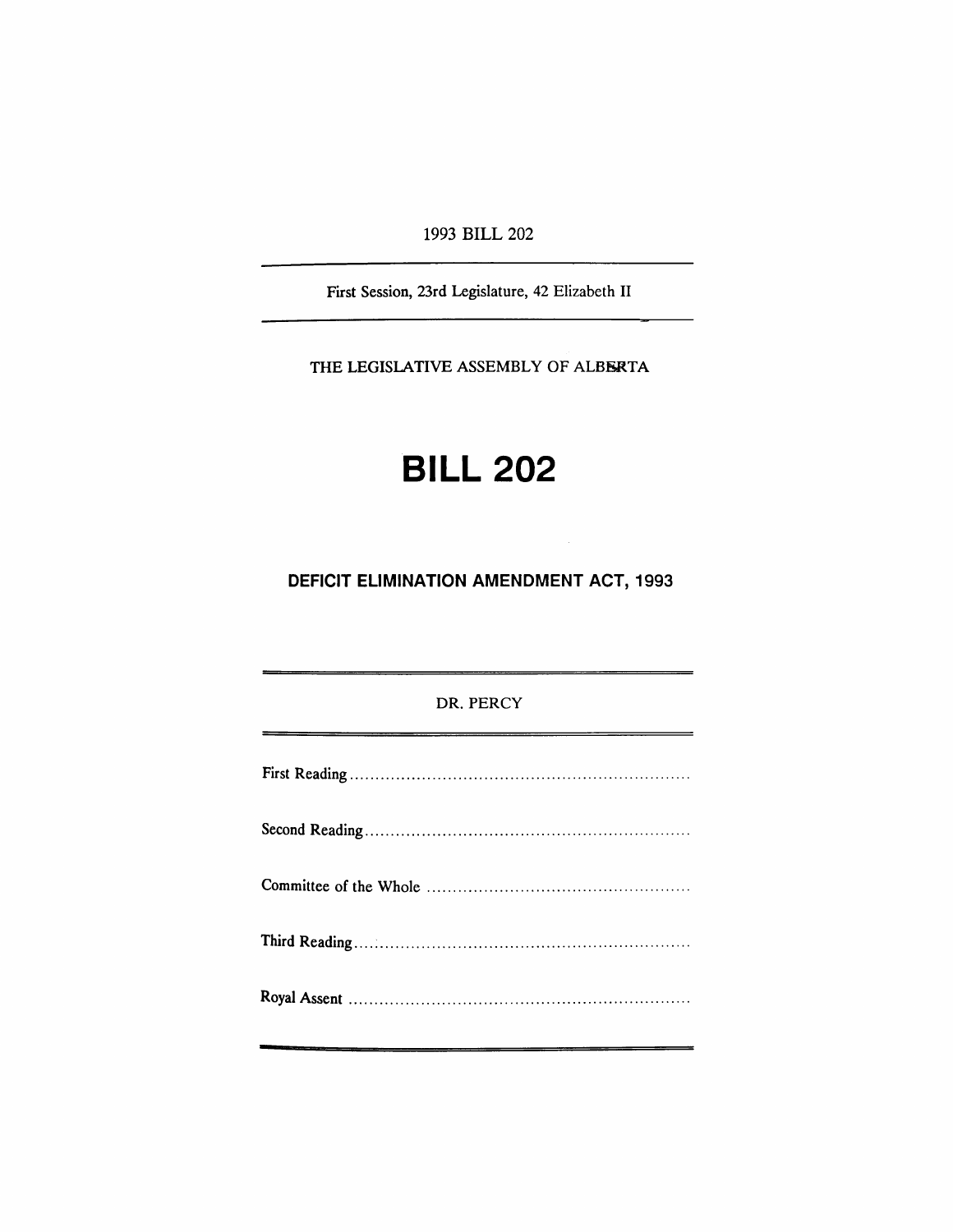*Bill 202 Dr. Percy*

## **BILL 202**

#### 1993

#### **DEFICIT ELIMINATION AMENDMENT ACT, 1993**

*(Assented to* , 1993)

HER MAJESTY, by and with the advice and consent of the Legislative Assembly of Alberta, enacts as follows:

- *1(1) The Deficit Elimination Act is amended by this Act.*
- *(2) Section* 3 *is amended*

*(a) by repealing subsection* (2) *and substituting the following:*

> (2) If the actual deficit in the 1994-95 fiscal year is greater than the deficit allowed by the *Deficit Elimination Act* for the 1994-95 fiscal year, the Premier shall tender his resignation to the Lieutenant Governor.

*(b) by adding the following after subsection* (2):

(3) Upon the Premier tendering his resignation pursuant to subsection (2), the Premier shall immediately lay a copy of the resignation before the Assembly.

(4) Nothing in this section shall be taken or construed to have any effect upon the office of the Lieutenant Governor or any power of the Crown.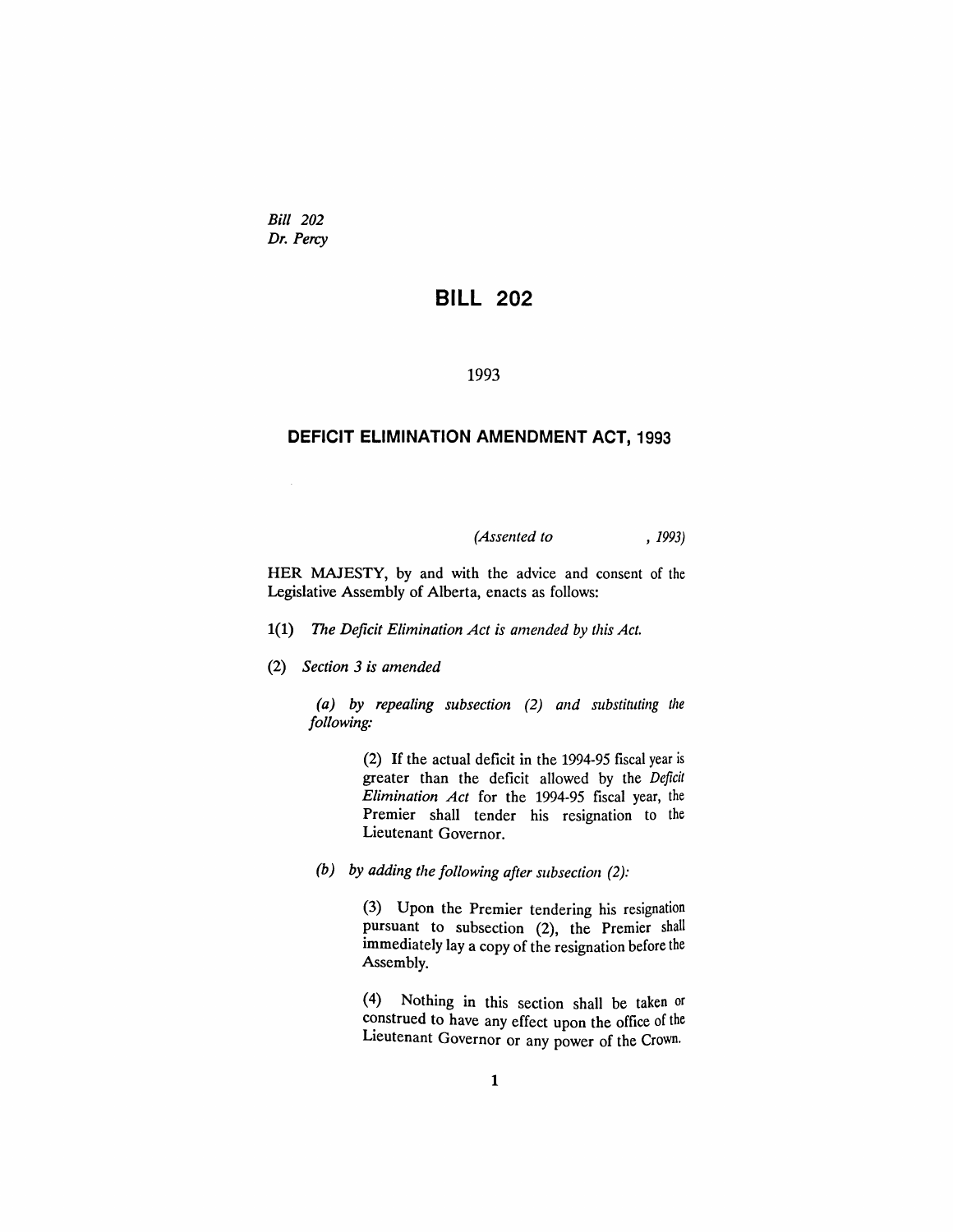# **Explanatory Notes**

Amends chapter D-6.5 of the Statutes of Alberta 1993.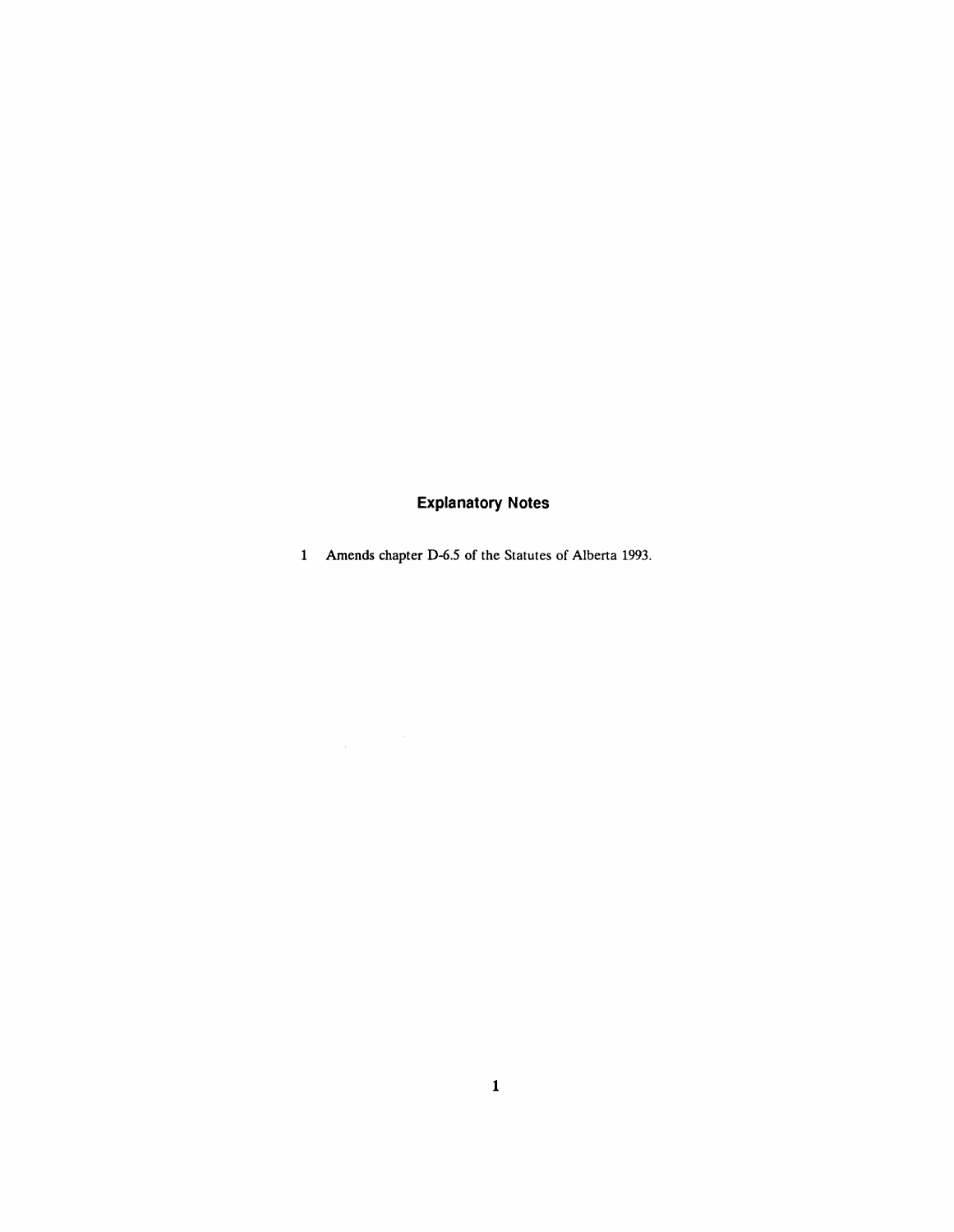## 2(1) The *Legislative Assembly Act is amended by this Act.*

*(2) Section* 1 *is amended*

*(a) by renumbering clause (a) as clause (a.1) and adding the following before clause (a.* 1):

(a) "actual deficit" means the actual deficit referred to in section 3 of the *Deficit Elimination Act;*

*(b) by adding the following after clause* (1)*(b):*

(b.l) "deficit" has the same meaning as in the *Deficit Elimination Act;*

(3) The *following is added after section 39:*

39.1 If the actual deficit in the 1993-94 fiscal year is greater than the deficit allowed by the *Deficit Elimination Act* for the 1993-94 fiscal year, the indemnity allowance referred to in section 39(1)(a) shall be reduced by \$2875 for the 1994-95 fiscal year.

 $\bar{z}$